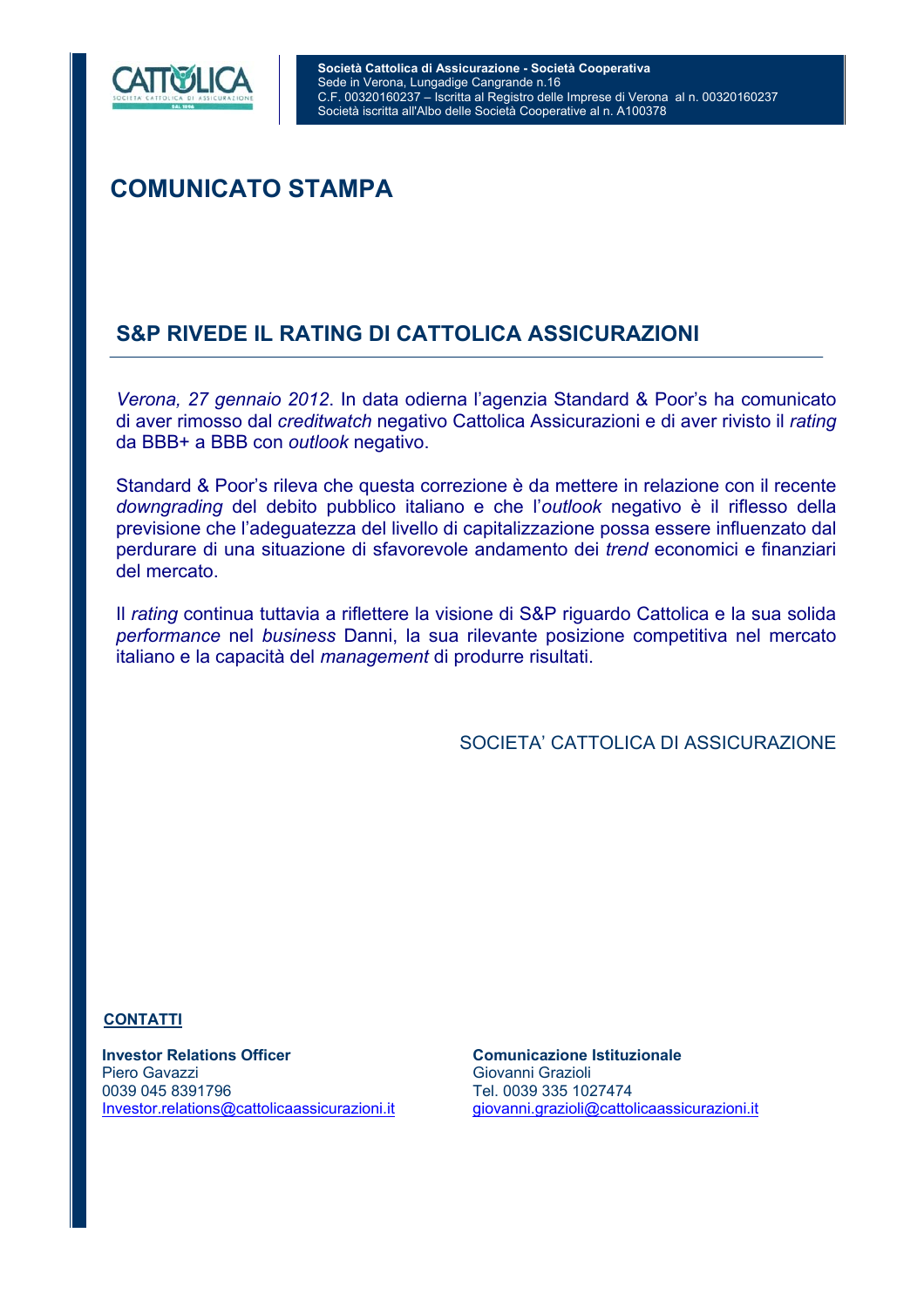

### **Allegato da Standard & Poor's Research Update**

### **Italian Insurer Societa Cattolica di Assicurazione Ratings Lowered To 'BBB' On Weaker Capitalization; Outlook Negative**

*Additional Contact: Insurance Ratings Europe; InsuranceInteractive\_Europe@standardandpoors. com* 

#### **Overview**

Difficult financial market conditions and our view of increased credit risk in Italy have weakened Cattolica's risk-adjusted capital adequacy to marginal levels.

We are therefore lowering the ratings on Cattolica to 'BBB' from 'BBB+'.

We are also removing the ratings from CreditWatch, where they were placed with negative implications on Dec. 9, 2011.

The negative outlook reflects our view that the current market conditions and economic outlook in Italy and the eurozone will continue to weigh on Cattolica's financial profile.

#### **Rating Action**

On Jan. 27, 2012, Standard & Poor's Ratings Services lowered its long-term counterparty credit and insurer financial strength ratings on Italy-based composite insurer Società Cattolica di Assicurazione (Cattolica) to 'BBB' from 'BBB+'. At the same time, we removed all ratings from CreditWatch, where they were placed with negative implications on Dec. 9, 2011. The outlook is negative.

#### **Rationale**

The downgrade reflects our view that Cattolica's capitalization has weakened to marginal from adequate levels and that it could weaken further owing to the ongoing economic pressures in Italy and the rest of the eurozone, coupled with difficult financial market conditions.

We believe that Cattolica is experiencing increased risk capital requirements, through higher credit risk charges, mainly due to the downgrade on Jan. 13, 2012 of the Republic of Italy unsolicited sovereign ratings  $(BBB+/Negative/A-2)$ . In our view, this has added to the pressure that Cattolica was already experiencing due to increased credit spreads and volatile equity markets, which have weakened the company's total adjusted capital.

We do not consider Cattolica's earnings capacity to be sufficient to restore capitalization to adequate levels over the next two years.

As of year-end 2011, Cattolica had a  $65.8$  billion exposure to Italian government debt--an estimated 49% of invested assets or 5.3x total shareholder funds. We estimate that a further 10% of total invested assets consist of bonds issued by, and deposits held by, Italian banks.

Partly offsetting Cattolica's marginal capital adequacy, the ratings continue to reflect Standard & Poor's view of the strong operating performance of its property/casualty business, leading competitive position in the Italian market, and management's ability to deliver results.